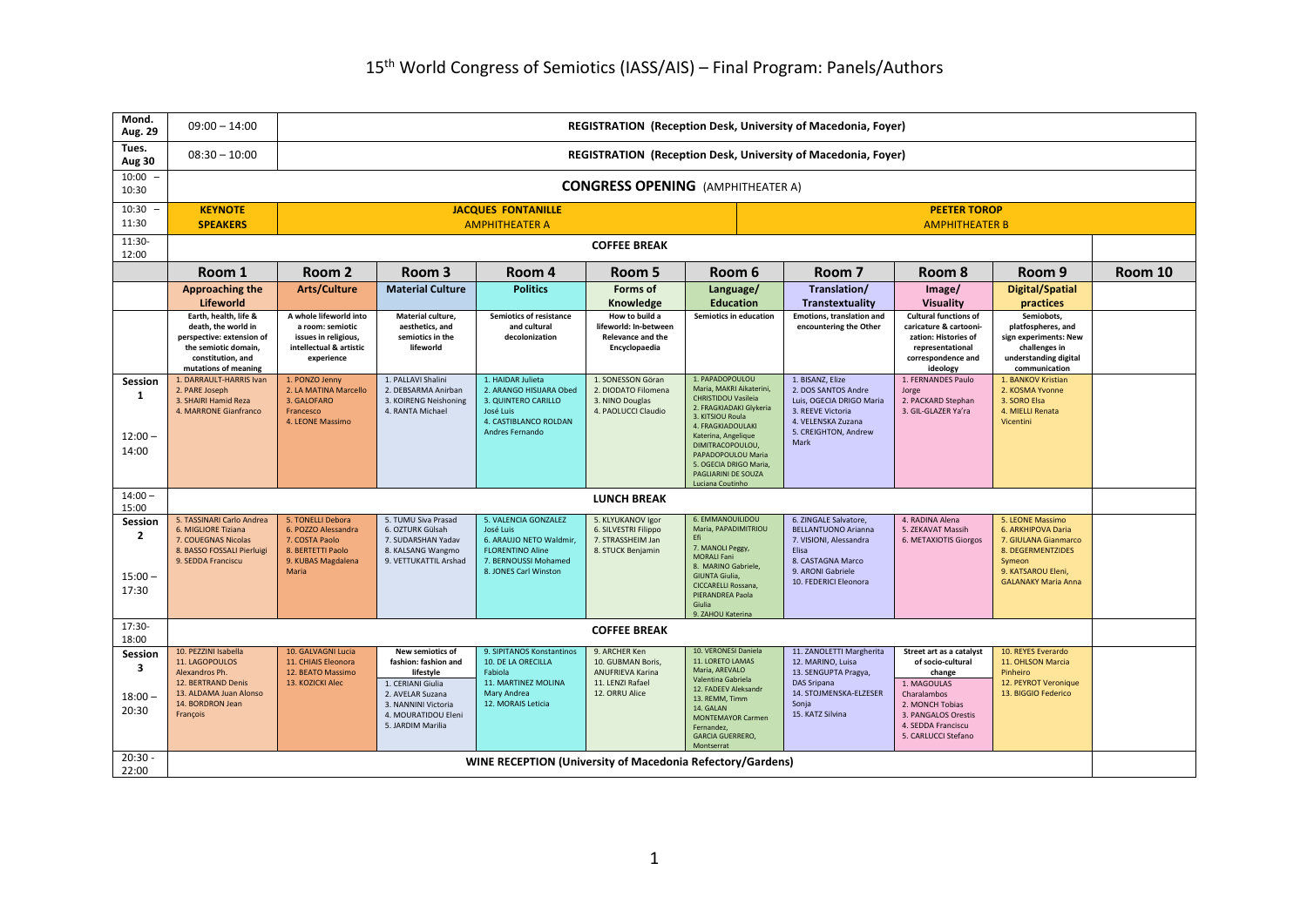| Wed.<br><b>Aug 31</b>              |                                                                                                                                                 |                                                                                                                                                                                        |                                                                                                                                                                                       |                                                                                                                                                                                                               |                                                                                                                                                                                                                     |                                                                                                                                                                                                                      |                                                                                                                                                                                                                                                                          |                                                                                                                                                                                                                         |                                                                                                                                                                                                               |  |  |
|------------------------------------|-------------------------------------------------------------------------------------------------------------------------------------------------|----------------------------------------------------------------------------------------------------------------------------------------------------------------------------------------|---------------------------------------------------------------------------------------------------------------------------------------------------------------------------------------|---------------------------------------------------------------------------------------------------------------------------------------------------------------------------------------------------------------|---------------------------------------------------------------------------------------------------------------------------------------------------------------------------------------------------------------------|----------------------------------------------------------------------------------------------------------------------------------------------------------------------------------------------------------------------|--------------------------------------------------------------------------------------------------------------------------------------------------------------------------------------------------------------------------------------------------------------------------|-------------------------------------------------------------------------------------------------------------------------------------------------------------------------------------------------------------------------|---------------------------------------------------------------------------------------------------------------------------------------------------------------------------------------------------------------|--|--|
| Session<br>4<br>$09:00 -$<br>11:30 | 15. FLORES Roberto<br><b>16. ESTAY STANGE</b><br>Veronica<br>17. SOLIS Maria Luisa<br><b>18. BERTHIN MADEBE</b><br>Georice<br>19. FESTI Giacomo | The arts of the body<br>as a celebration of<br>life & encountering<br>1. CARVAJAL Fernando<br>2. OROZCO Germán<br>García<br>3. NABON Sebastian<br><b>4. VITE TISCARENO</b><br>Edgar    | <b>6. MARX ESTARQUE</b><br>Maya<br>7. TERRACCIANO<br>Bianca<br>8. ZERBATO Natalia,<br><b>MARX Maya</b><br>9. DÍEZ PLATAS Fátima<br>10. AMARO Margarida,<br>KAMWANYAH Ndumba           | <b>Political semiotics and</b><br>strategic<br>communication:<br>problems and<br>potentialities<br>1. MORENO BARRENECHE<br>Sebastian<br>2. SERAFIS Dimitris<br>3. VIRNES AKABANE<br>Heloisa<br>4. SELG Peeter | <b>Meaning making</b><br>across/in semiotic<br>complexes in the<br>human lifeworld<br>1. ZHANG Jia, YAO<br>Tingting<br>2. XIN Bin, YANG Fuyin<br>3. WANG Yongxiang,<br><b>CHENG Jiajia</b><br>4. LIU Fengguang, SHI | 15. DA SILVA Thiago<br>Muller, DE OLIVEIRA<br><b>Victor Hugo</b><br>16. URIBE-PEREZ<br>Sandra, MUNOZ<br><b>DAGUA Clarena</b><br>17. ZIMMERMANN<br>Amelie<br>18. BARBETTI Enrico<br><b>19. OVCHINNIKOVA</b><br>Tamara | 16. BASILE Elena.<br><b>KARPINSKI Eva</b><br>17. BORELLI Giorgio<br>18. OSTUNI Elisabetta<br>19. FLORENTINO<br>Jacqueline, NDOMO EDOA<br>Louis Marie<br>20. CHAPDELAINE-<br><b>FELICIATI Clara</b>                                                                       | Visage intelligence<br>systems from<br>antiquity to the<br>genesis of E-societies<br>1. LEONE Massimo<br>2. GRAMIGNA Remo<br>3. MARINO Gabriele<br>4. SURACE Bruno                                                      | Semiotics of space in<br>a morphological<br>perspective:<br>Knowledge of forms/<br>Forms of knowledge<br>1. MARCOS Isabel<br>2. GUERRI Claudio<br>3. TCHERTOV Leonid<br>4. SAKELLARIOU Rena<br>5. MOYSTAD Ole |  |  |
|                                    |                                                                                                                                                 | 5. PENG Jia, YANG Yuki                                                                                                                                                                 |                                                                                                                                                                                       |                                                                                                                                                                                                               | Wenrui                                                                                                                                                                                                              | 20. GARCIA SAAVEDRA<br><b>Francisco Daniel</b>                                                                                                                                                                       |                                                                                                                                                                                                                                                                          |                                                                                                                                                                                                                         |                                                                                                                                                                                                               |  |  |
| 11:30-<br>12:00                    | <b>COFFEE BREAK</b>                                                                                                                             |                                                                                                                                                                                        |                                                                                                                                                                                       |                                                                                                                                                                                                               |                                                                                                                                                                                                                     |                                                                                                                                                                                                                      |                                                                                                                                                                                                                                                                          |                                                                                                                                                                                                                         |                                                                                                                                                                                                               |  |  |
| Session<br>5<br>$12:00 -$<br>14:00 | <b>Existential Semiotics</b><br>1. TARASTI Eero<br>2. KUUSAMO Altti<br>3. MASTROIANNI Roberto<br>4. SANTANGELO Antonio                          | 6. MAILLO Laura<br>7. CASTIBLANCO<br><b>ROLDAN Andreas</b><br>Fernando<br>8. DENTICO Michele<br>9. ROJAS CASALLAS<br>Catalina                                                          | 11. PEREZ Mirela<br>12. SANTOS Janiene<br>13. PEREZ Clotilde,<br><b>ORLANDINI Rafael</b><br>14. ANDRADE Priscila<br>15. TOPPER Turquesa                                               | 5. BRACKE Daniela<br>6. RAMOS RUIZ Alvaro<br>7. SCHOINA Kelly<br>8. CAMPANA PIVA Heidi                                                                                                                        | 5. LEE Yunhee<br>6. YU Hongbing<br>7. ANDREI Apostol<br>Julian<br>8. JINFENG Lin<br>9. BORTUN Dumitru                                                                                                               | Symbols of our time:<br>The new<br>Symbolarium<br>1. SEDDA Franciscu<br>2. MANGANO Dario<br>3. SUNG-DO Kim<br>4. GRILLO Eduardo                                                                                      | 21. MELANSON<br><b>RICCIARDONE Sophia</b><br>22.TRAGEL Elli Marie<br>23. FESTIC Fatima<br>24. DELLINO Dario<br>25. PETRILLI Susan,<br>PONZIO Augusto                                                                                                                     | 5. VOTO Cristina<br>6. MOURATIDOU<br>Alexandra, ZLATEV<br>Jordan<br>7. BELLENTANI<br>Federico<br>8. ORRU Alice                                                                                                          | 6. SANDIN Gunnar<br>7. GUERRA ARCE<br>Manuel<br>8. PIRES Helena,<br>PINTO-COELHO Zara<br>9. NAOUI Amira<br>10. REGAYA Imen                                                                                    |  |  |
| $14:00 -$<br>15:00                 |                                                                                                                                                 |                                                                                                                                                                                        |                                                                                                                                                                                       |                                                                                                                                                                                                               | <b>LUNCH BREAK</b>                                                                                                                                                                                                  |                                                                                                                                                                                                                      |                                                                                                                                                                                                                                                                          |                                                                                                                                                                                                                         |                                                                                                                                                                                                               |  |  |
| Session<br>6<br>$15:00 -$<br>17:30 | 5. THIBAULT Mattia<br>6. ONUR Zeynep, ONUR<br><b>Ayse Ece</b><br>7. GEYBULLAUEVA Rahilya<br>Gey<br>8. SHAIRI Hamidreza                          | Semiotics of the<br>spectacle: towards a<br>semiotics of<br>intermediality<br>1. HELBO André<br>2. JOST Francois<br>3. PAZ GAGO Jose<br>Maria<br>4. KOSTOPOULOU<br>Loukia<br>5. WU Lei | 16. CARRUBBA<br>Valentina<br>17. CARACIOLA<br>Carolina Boari<br>18. VALLÍN BLANCO<br>Gema, TORO PASCUA<br>María Isabel<br>19. RODRÍGUEZ<br><b>GARABATOS Blanca</b><br>20. PADÍN Román | 9. DRAGAN Nicolae-Sorin<br>10. PUUTMEISTER Ott<br>11. KARALAKOS Ioannis<br>12. VENTSEL Andreas                                                                                                                | Plato and semiotics,<br>today and tomorrow<br>1. HENAULT Anne<br>2. LAGOPOULOS<br>Alexandros Ph.<br>3. BORDON Jean-<br>Francois<br>4. DONDERO Maria<br>Giulia<br>5. PARIENTE-<br><b>BUTTERLIN Isabelle</b>          | 5. GEYBULLAYEVA<br>Rahilya<br>6. BURCU Yaman<br>7. JOHNSON Randall<br>8. CASTIBLANCO<br><b>ROLDAN Andrés</b><br>Fernando                                                                                             | <b>Translating sentiments:</b><br>music, literature, and<br>visual arts en face the<br>signs in human culture<br>from Antiquity to the<br>21 <sup>st</sup> century<br>1. GAMRAT Malgorzata<br>2. SUCHOWIEJKO Renata<br>3. KUCZYNSKA Agnieszka<br>4. ZIEMLEWSKA Katarzyna | <b>Emoji and digital</b><br>stickers: affective<br>labor & lifeworld<br>mediation<br>1. MARINO Gabriele<br>2. ENZMANN Deborah<br>3. FERRETTI Andrea<br>4. LEMMES Marcel<br>5. VASFIYE Arslan,<br><b>GULSECEN Sevinc</b> | <b>11. ATHARI NIKAZM</b><br>Marzieh<br><b>12. SOLOMONICK</b><br>Abraham<br><b>13. ESHARGI IVARI</b><br>Samaneh, ONUR<br>Zeynep<br>14. PENG Lijing<br>15. MICHELI Anna                                         |  |  |
| $17:30 -$<br>18:00                 |                                                                                                                                                 |                                                                                                                                                                                        |                                                                                                                                                                                       |                                                                                                                                                                                                               | <b>COFFEE BREAK</b>                                                                                                                                                                                                 |                                                                                                                                                                                                                      |                                                                                                                                                                                                                                                                          |                                                                                                                                                                                                                         |                                                                                                                                                                                                               |  |  |
| 18:00<br>19:00                     | <b>KEYNOTE</b><br><b>SPEAKERS</b>                                                                                                               |                                                                                                                                                                                        | <b>COBUS MARAIS</b><br><b>AMPHITHEATER A</b>                                                                                                                                          |                                                                                                                                                                                                               | <b>THEO VAN LEEUWEN</b><br><b>ALEXANDROS PH. LAGOPOULOS</b><br><b>AMPHITHEATER B</b><br><b>AMPHITHEATER C</b>                                                                                                       |                                                                                                                                                                                                                      |                                                                                                                                                                                                                                                                          |                                                                                                                                                                                                                         |                                                                                                                                                                                                               |  |  |
| $19:30 -$<br>21:00                 | IASS/AIS GENERAL ASSEMBLY<br>MOMuS - Museum of Contemporary Arts (Amphitheater)                                                                 |                                                                                                                                                                                        |                                                                                                                                                                                       |                                                                                                                                                                                                               |                                                                                                                                                                                                                     |                                                                                                                                                                                                                      |                                                                                                                                                                                                                                                                          |                                                                                                                                                                                                                         |                                                                                                                                                                                                               |  |  |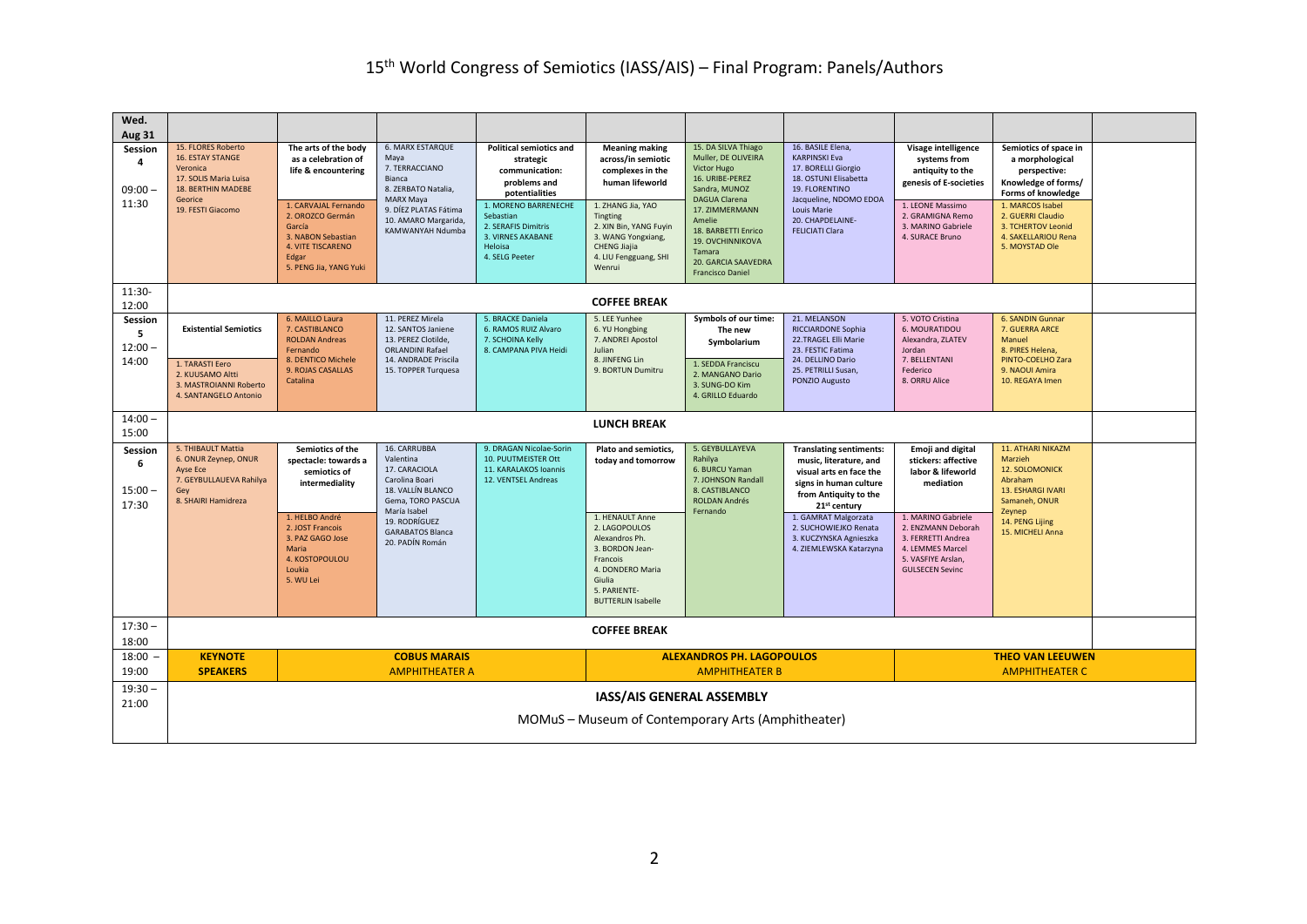| Thurs.<br>Sept. 1                  |                                                                                                                                                         |                                                                                                                                     |                                                                                                                                         |                                                                                                                |                                                                                                                                                    |                                                                                                    |                                                                                                                                             |                                                                                                                                                                                             |                                                                                                                                                                                               |  |
|------------------------------------|---------------------------------------------------------------------------------------------------------------------------------------------------------|-------------------------------------------------------------------------------------------------------------------------------------|-----------------------------------------------------------------------------------------------------------------------------------------|----------------------------------------------------------------------------------------------------------------|----------------------------------------------------------------------------------------------------------------------------------------------------|----------------------------------------------------------------------------------------------------|---------------------------------------------------------------------------------------------------------------------------------------------|---------------------------------------------------------------------------------------------------------------------------------------------------------------------------------------------|-----------------------------------------------------------------------------------------------------------------------------------------------------------------------------------------------|--|
| Session<br>$\overline{7}$          | 9. SHAKERI Ahmed<br>10. DASGUPTA Sayantan<br>11. GEORGES Fanny<br>12. BERISHA Elma                                                                      | Cernobyl calling:<br>fiction, non-fiction,<br>lifeworld                                                                             | <b>Brand Management:</b><br>portfolio strategies<br>and nation branding                                                                 | 13. PASCHALIDIS Gregory<br>14. RAJA Anand<br>15. GAGNE Sylvain<br>16. TAMM Daniel                              | Semiotics and<br>human existence                                                                                                                   | Wittgenstein and<br>semiotics                                                                      | 5. PIRES Helena, SOUSA<br><b>SILVA Rui</b><br>6. NOZADZE Mariam<br>7. HOXHA Bujar                                                           | <b>Concepts and</b><br>approaches of a<br>Greimasian<br>semiotics of images                                                                                                                 | Podcast:<br>mediatization for<br>memories. Multiple<br>approaches                                                                                                                             |  |
| $09:00 -$<br>11:30                 |                                                                                                                                                         | 1. LACALLE Charo<br>2. GRIGNAFFINI Giorgio<br>3. BERNARDELLI<br>Andrea<br>4. DUSI Nicola                                            | 1. TRENDAFILOV<br>Dimitar<br>2. MORENO<br><b>BARRENECHE Sebastian</b><br>3. FESTI Giacomo<br>4. UGGLA Henrik<br>5. PERUSSET Alain       |                                                                                                                | 1. GEORGES Fanny<br>2. CERVELLI Pierluigi<br>3. SHABO Alexandre<br>Provins<br>4. BUENO Alexandre<br>Marcelo<br>5. JARDIM Marilia                   | 1. GORLEE Dinda<br>2. DI LEO Jeffrey<br>3. OLIVEIRA Paulo<br>4. RUTHROF Horst                      | 8. TENCZYNSKA Anna<br>9. UGUR Irmak                                                                                                         | 1. LAGOPOULOS<br>Alexandros Ph.<br>2. DONDERO Maria<br>Giulia<br>3. FONTANILLE Jacques<br>4. BOKLUND-<br>LAGOPOULOU Karin<br>5. WALLDEN Rea                                                 | 1. VIOLI Patrizia<br>2. PARDO ABRIL Neyla,<br><b>RODRIGUEZ Camilo</b><br>3. SUAREZ PUERTA,<br><b>Bianca</b><br>4. FERNANDEZ Del<br>Carmen, GARDNER<br>Nathanial<br>5. OROZCO German<br>Garcia |  |
| 11:30-<br>12:00                    |                                                                                                                                                         |                                                                                                                                     |                                                                                                                                         |                                                                                                                | <b>COFFEE BREAK</b>                                                                                                                                |                                                                                                    |                                                                                                                                             |                                                                                                                                                                                             |                                                                                                                                                                                               |  |
| Session<br>8<br>$12:00 -$<br>14:00 | 13. JACONO Jean-Marie<br>14. FUJAK Julius<br>15. HOXHA Bujar<br>16. HELKALA-KOIVISTO<br>Sari<br>17. MELO Cleisson                                       | 5. MONTANARI<br>Federico<br><b>6. CID JURANDO</b><br>Alfredo Tenoch<br>7. VOVOU Ioanna                                              | <b>Performative codes</b><br>of influencers'<br>communication:<br>How do social media<br>influencers shape<br>audience<br>expectations? | <b>Significance of feminist</b><br>semiotics and the<br>multiplicity of signs                                  | 6. TSALA EFFA Didier<br>7. LIOVERIA Vivien<br>8. DI CATERINO Angelo<br>9. FORMIN Ivan<br>10. MARTINEZ SANTOS<br>Raul                               | 5. TETERS Diana<br>6. PETRILLI Susan,<br>PONZIO Augusto<br>7. KUDSZUS Winfried<br>8. NUBIOLA Jaime | 10. BLOTNICKA-MAZUR<br>Elzbieta<br>11. STRACHOWSKI Michal,<br><b>FURTAK Karol</b><br>12. ZAMARA Dominika<br>13. JAKUBCZYK-SLECZKA<br>Sylwia | 6. KATSARIDOU Maria,<br>STERGIOU Kosmas<br>7. LI Mengyi<br>8. KATKUVIENEE Jurgita<br>9. DA SILVA Thiago<br>Müller, DE OLIVEIRA<br><b>MARQUES Victor Hugo</b>                                | The museum out of<br>itself                                                                                                                                                                   |  |
|                                    |                                                                                                                                                         |                                                                                                                                     | 1. AMENDOLA<br>Emanuela<br>2. ARKHIPOVA Daria<br>3. ZAPOROZHTSEVA<br>Lyudmyla                                                           | 1. HARLEY Zoe, LACKOVIC<br>Natasa<br>2. OLTENAU Alin<br>3. GIMENES Roseli<br>4. ELYAS Tariq                    |                                                                                                                                                    |                                                                                                    |                                                                                                                                             |                                                                                                                                                                                             | 1. ROSSO Aluminé<br>2. CONTRERAS<br>Fernando<br>3. PASTORE Patrizio<br>4. CASALINO Anna,<br><b>BARNI Monica, PARIS</b><br>Orlando                                                             |  |
| $14:00 -$<br>15:00                 |                                                                                                                                                         |                                                                                                                                     |                                                                                                                                         |                                                                                                                | <b>LUNCH BREAK</b>                                                                                                                                 |                                                                                                    |                                                                                                                                             |                                                                                                                                                                                             |                                                                                                                                                                                               |  |
| Session<br>9<br>$15:00 -$          | Perspectives on<br>human/animal<br>intimacies                                                                                                           | Semiotics of<br>literature                                                                                                          | Semiotics in<br>marketing,<br>advertising, and<br>branding                                                                              | 5. GRECO Cristina<br>6. MISIOU Vasiliki<br>7. FOUNDOUKA lokasta<br>8. BOETZKES Amanda<br>9. SINVA PEREZ Mirela | The epistemological<br>status of semiotics<br>and taxonomic<br>practice                                                                            | 9. TERRA RODRIGUES<br>Cassiano<br>10. ZOLYAN Suren<br>11. BORELLI Giorgio<br>12. ZANLORENZI Rafael | 14. GRAJTER Malgorzata<br>15. DOBROGOSZCZ<br>Tomasz<br>16. HANDLEY Agata<br>17. TSOUMARI Mara                                               | Pressing signs into<br>action: De-sign<br>moves                                                                                                                                             | Roundtable on<br><b>DeSignis</b>                                                                                                                                                              |  |
| 17:30                              | 1. MARTINELLI Dario<br>2. CONDE ALDANA Juan<br>Alberto<br>3. GUR ARYE Adam Weiler,<br>GIL-GLAZER Ya'ra<br>4. POPA Diana Popa<br>5. XOUPLIDIS Panagiotis | 1. DIMITROULIA Titika<br>2. COGHILL Mary<br>3. MKTRCHYAN Arpine<br>4. BLIOUMI Aglaia<br>5. MIRHOSSEINI Saba<br>6. GRAVANIS Stephane | 1. PETRIDOU Lia<br>2. SHIVAKUMAR<br>Hamsini<br>3. PAPADIMA Aspasia<br>4. ANTONIOU Maria<br>5. PAPADAKI Eirini<br>6. JONES Carl          |                                                                                                                | 1. ANDREICHUK Nadiia<br>2. ANCONA Elvio<br>3. STJERFELT Frederik<br>4. MARINO Gabriele<br>5. BRACHINI Federica<br>6. URUENA LOPEZ<br>Jorge Eduardo | 13. DOS SANTOS<br>Victoria, GORAZD<br>Andrejc                                                      | 18. POREBSKA-QUASNIK<br>Dominique                                                                                                           | 1. MENDOZA<br><b>COLLAZOS Juan Carlos</b><br>2. OLTEANU Alin,<br><b>DECLERCK Sophie</b><br>3. ILLIOPOULOS,<br>Antonis<br>4. MORAIS Rodrigo,<br><b>CHIACHIRI Roberto</b><br>5. SKAGGS Steven | 1. GARCIA-TALAVERA<br>Teresa Velásquez<br>2. CINGOLANI Gaston<br>3. MORENO<br><b>BARRENECHE Sebastian</b><br>4. PAZ GAGO Jose<br><b>Maria</b><br>5. FINOL José Enrique                        |  |
| 17:30.<br>18:00                    |                                                                                                                                                         |                                                                                                                                     |                                                                                                                                         |                                                                                                                | <b>COFFEE BREAK</b>                                                                                                                                |                                                                                                    |                                                                                                                                             |                                                                                                                                                                                             |                                                                                                                                                                                               |  |
| $18:00 -$<br>19:00                 | <b>KEYNOTE</b><br><b>SPEAKERS</b>                                                                                                                       |                                                                                                                                     | <b>ANDRE HELBO</b><br><b>AMPHITHEATER A</b>                                                                                             |                                                                                                                | <b>ISABELLA PEZZINI</b><br><b>AMPHITHEATER B</b>                                                                                                   |                                                                                                    |                                                                                                                                             |                                                                                                                                                                                             | <b>CLOTILDE PEREZ</b><br><b>AMPHITHEATER C</b>                                                                                                                                                |  |
| $19:30 -$                          |                                                                                                                                                         |                                                                                                                                     |                                                                                                                                         |                                                                                                                | <b>Early Career Researchers/</b>                                                                                                                   |                                                                                                    |                                                                                                                                             |                                                                                                                                                                                             |                                                                                                                                                                                               |  |
| 21:00                              | <b>Semiotic Journals Editors meeting</b>                                                                                                                |                                                                                                                                     |                                                                                                                                         |                                                                                                                |                                                                                                                                                    |                                                                                                    |                                                                                                                                             |                                                                                                                                                                                             |                                                                                                                                                                                               |  |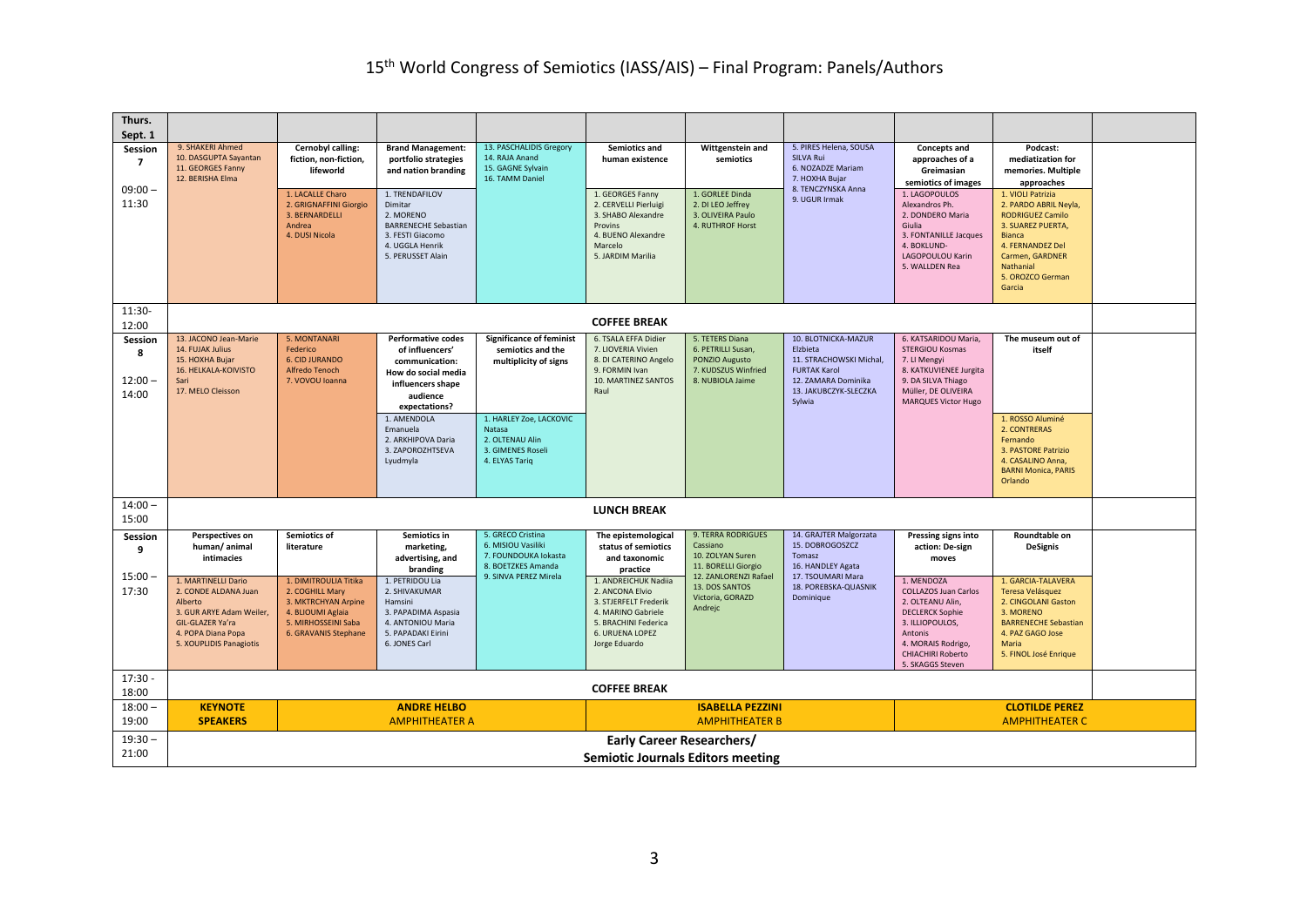| Friday<br>Sept. 2                   |                                                                                                                    |                                                                                                                                                                              |                                                                                                                                                                                |                                                                                                                                |                                                                                                                                     |                                                                                                                                      |                                                                                         |                                                                                                  |                                                                                                               |                                                                                                                                       |  |
|-------------------------------------|--------------------------------------------------------------------------------------------------------------------|------------------------------------------------------------------------------------------------------------------------------------------------------------------------------|--------------------------------------------------------------------------------------------------------------------------------------------------------------------------------|--------------------------------------------------------------------------------------------------------------------------------|-------------------------------------------------------------------------------------------------------------------------------------|--------------------------------------------------------------------------------------------------------------------------------------|-----------------------------------------------------------------------------------------|--------------------------------------------------------------------------------------------------|---------------------------------------------------------------------------------------------------------------|---------------------------------------------------------------------------------------------------------------------------------------|--|
| Session<br>10<br>$09:00 -$<br>11:30 | Biosemiotics, umwelt,<br>and the lifeworld                                                                         | Semiotics of popular<br>genres                                                                                                                                               | 7. PAPANTHYMOU<br>Maria<br>8. GRECO, Cristina<br>9. NAURZBAYEVA<br>Almira, SHAIGOZOVA<br>Zhanerke, SAIKENEVA<br>Dinara<br>10. EL IDRISSI Hamid<br>11. TRENDAFILOV<br>Dimitar   | <b>SPECIAL INTEREST</b><br><b>GROUP</b><br>Semiotic research of<br>migration narratives                                        | <b>Semiotics and Bruno</b><br>Latour's work                                                                                         | <b>Aspects of Peircean</b><br>semiosis                                                                                               | Déjà vu et déjà écouté:<br>the semiotics of<br>Intertextuality in the<br>cultural world | <b>Animation: Language</b><br>and Technique                                                      | Semiotics of space:<br>Architecture and<br>territories of<br>difference - A<br>homage to Pierre<br>Pellegrino | <b>Bodily Practices</b><br>The body and<br>semiotics in the<br>lifeworld                                                              |  |
|                                     | 1. KULL Kalevi<br>2. HEMANN Nicholas<br>3. TONNESSEN Morten<br>4. MALEKY Mohamed<br>Abelhamid<br>5. MIYAMOTO Oscar | 1. FUMAGALLI<br>Armando<br>2. KAVAKIDOU<br>Domna<br>3. BORGES Rosane<br>4. LAZARIDOU Eleni<br>5. WITHALM Gloria                                                              |                                                                                                                                                                                | 1. BANKOV, Kristian<br>2. BUENO Alexandre<br>3. KARASAN Hakan<br>4. PANICO Mario<br>5. SCRIBANO Adrian<br>6. STANO Simona      | 1. VENTURA<br><b>BORDENCA Ilaria</b><br>2. MATTOZZI Alvise<br>3. MANCHIA Valentina<br>4. ROSENBLAUM<br>Richard<br>5. PADOAN Tatsuma | 1. MLADENOV Ivan<br>2. ROMANINI Vinicius<br>3. JAPPY Tony<br>4. PERISSINOTO<br>Henrique<br>5. ALVIM Marcelo<br><b>Hamdan</b>         | 1. CAPELLER Ivan<br>2. KOSMOPOULOU<br>Despina<br>3. PANTELEIMON Todoris                 | 1. SANDLER Kevin<br>2. RUSSO Marc<br>3. RUZANKA Silvia<br>4. GROBLER Diek<br>5. KATSARIDOU Maria | 1. THORNBERG Josep<br>Muntanola<br>2. LAVRENOVA Olga<br>3. TCHERTOV Leonid<br>4. VASILSKI Dragana             | 1. FINOL José Enrique<br>2. CHAVEZ BARRETO<br>Eugenio Israel<br>3. FITOUSSI Emanouelle<br>4. RUIZ Ismael Ruiz<br>5. BERNOUSSI Mohamed |  |
| 11:30-<br>12:00                     |                                                                                                                    |                                                                                                                                                                              |                                                                                                                                                                                |                                                                                                                                | <b>COFFEE BREAK</b>                                                                                                                 |                                                                                                                                      |                                                                                         |                                                                                                  |                                                                                                               |                                                                                                                                       |  |
| Session<br>11                       | 6. FAVAREAU Donald<br>7. RATTASEPP Silver<br>8. OLTEANU Alin<br>9. MACHTYL Katarzyna                               | 6. SEDLAKOVA Renata<br>7. PEREZ CASTANO<br>Gonzalo<br>8. ALEXANDRI Eleni                                                                                                     | 12. ANDERSON Sven<br>13. DE MENDONCA<br>Maria Collier, LOPES<br>Rodrigo Phelipe,                                                                                               | Semiotics of conflict:<br>perspectives on<br>learning, futures & the<br>environment                                            | 6. PEVERINI Paolo<br>7. MANGANO Dario<br>8. TASSINARI Carlo<br>Andrea                                                               | <b>Enunciation and the</b><br>politics of footing                                                                                    | 4. GEROGIANNI Irene<br>5. ARVIZU MENDOZA<br>Martha Celina<br>6. KULELI Mesut            | 6. BILLAUDEAU Valerie<br>7. KALAKH Bushra<br>8. AITAKI Georgia<br>9. MARGARITIS                  | 5. LEE-NIINIOJA Hee<br>Sook<br>6. REMM Tiit<br>7. BOGDANOVIC Ruzica                                           | 6. THRISHUL Shiva<br>7. BEATO Massimo<br>Roberto<br>8. CERUTTI Michele                                                                |  |
| $12:00 -$<br>14:00                  |                                                                                                                    | 9. BASSILUA Anicet<br>10. CASSONE Vincenzo<br>Idone                                                                                                                          | <b>COVALESKI Rogerio</b><br>14. SCHMIDT Roberto.<br><b>PEREZ Clotilde</b><br>15. AUSIER Jacqueline,<br>SATO Silvio, PEREZ<br>Clotilde<br>16. SANTOS Janiene                    | 1. RICKBERG Merit<br>2. DAMCEVIC Katarina<br>3. KHANWALKAR Seema<br>4. PALL Lona<br>5. BERNOUSSI, Mohamed<br>6. MANISE Tatjana | 9. NAZARUDDIN<br>Muzayin                                                                                                            | 1. NAKASSIS<br>Constantine<br>2. BARKER Meghanne<br>3. GRAAN Andrew<br>4. PADOAN Tatsuma<br>5. HARTIKAINEN Elina                     |                                                                                         | Charalambos                                                                                      | 8. THIBAULT Mattia                                                                                            | 9. PELKEY Jamin,<br>MAURIN-JONES Kai,<br>SRIMARTHANDAN Gaaya                                                                          |  |
| $14:00 -$<br>15:00                  |                                                                                                                    |                                                                                                                                                                              |                                                                                                                                                                                |                                                                                                                                | <b>LUNCH BREAK</b>                                                                                                                  |                                                                                                                                      |                                                                                         |                                                                                                  |                                                                                                               |                                                                                                                                       |  |
| Session<br>12                       | Covid-19 lockdown:<br><b>Semiotics of emotional</b><br>sexual relations                                            | <b>Musical Signification</b>                                                                                                                                                 | 17. MALAGO Graziella<br>Andreia, DRIGO Maria<br>Ogecia<br>18. DE LENCASTRE                                                                                                     | Semiotics of the<br>archive in the lifeworld                                                                                   | Semiotics in the<br>disciplines: progress<br>and priorities                                                                         | Semiotics and theory<br>of language                                                                                                  | 7. YEMETS Alexander<br>8. BRANDAO CARNEIRO<br>Luiz Marcelo<br>9. VELENI Themis          | 10. SERADA Alesha<br>11. BOURA Effrosyni<br>12. KRIGKA Maria<br>13. TOMASELLI Damien             | 9. REGAYA Imen<br>10. RAGONESE Ruggero<br>11. BOUZID Boutheina<br>12. ESCANDE-GAUQUIE                         | 10. BARBOTTO Silvia<br>11. RAVA Gabriella<br><b>12. CAMPI RODRIGUES</b><br>Gabriel                                                    |  |
| $15:00 -$<br>17:30                  | 1. DEL VILLAR, Rafael<br>2. BERTRAND Denis<br>3. JAÑA Javiera<br>4. PALACIOS Rayen<br>5. ABARCA Danisa             | 1. GUERRA LISI.<br>Stefania<br>2. SCHNEIDER, Mathieu<br>3. NAGY Daniel<br>4. NOWAK Anna<br>5. DE CASTRO<br><b>MONTEIRO Ricardo</b><br>6. STACHO Laszlo<br>7. SVANTNER Martin | Paulo, DE LENCASTRE<br>Leonor, ANDRADE<br>Paulo<br>19. ESPEJO Maria Paz<br>Donoso<br>20. POMPEU Bruno,<br><b>SATO Silvio</b><br>21. HELLIN Pedro,<br><b>CONTRERAS Fernando</b> | 1. ACEBAL Martin<br>2. BERNOUSSI Mohamed<br>3. DAMYANOVA Zhana<br>4. MONTI Niccolo<br>5. VARGAS Emiliano                       | 1. COBLEY Paul<br>2. TONNESSEN Morten<br>3. NESS Sally Ann,<br><b>COLEMAN Steve</b><br>4. LEAVITT John<br>5. PELKEY Jamin           | 1. FERNANDEZ VEGA<br>Juan Luis<br>2. YANKOVA Reni<br>3. LEE Yunhee<br>4. CHRZANOWSKA-<br>KLUCZEWSKA Elzbieta<br>5. ZANLORENZI Rafael | 10. SAWAS Stephane<br>11. GEORGAKOPOULOU<br>Eleni, SMYRNAIOU<br>Zacharoula              | 14. ZOMPANAKI<br>Katerina                                                                        | <b>Pauline</b><br>13. TERZOGLOU<br>Nikolaos-Ion                                                               | 13. CORTES Erika<br>14. STANO Simona                                                                                                  |  |
| 17:30-<br>18:00                     |                                                                                                                    |                                                                                                                                                                              |                                                                                                                                                                                |                                                                                                                                | <b>COFFEE BREAK</b>                                                                                                                 |                                                                                                                                      |                                                                                         |                                                                                                  |                                                                                                               |                                                                                                                                       |  |
| 18:00<br>19:00                      | <b>KEYNOTE</b><br><b>SPEAKERS</b>                                                                                  | <b>KAY O' HALLORAN</b><br><b>AMPHITHEATER A</b>                                                                                                                              |                                                                                                                                                                                |                                                                                                                                |                                                                                                                                     | <b>GIANFRANCO MARRONE</b><br><b>AMPHITHEATER B</b>                                                                                   |                                                                                         |                                                                                                  | <b>SUSANE HAUSER</b><br><b>AMPHITHEATER C</b>                                                                 |                                                                                                                                       |  |
| $20:00 -$                           |                                                                                                                    |                                                                                                                                                                              |                                                                                                                                                                                |                                                                                                                                | <b>GALA RECEPTION</b>                                                                                                               |                                                                                                                                      |                                                                                         |                                                                                                  |                                                                                                               |                                                                                                                                       |  |
| 22:00                               | War Museum of Thessaloniki Gardens                                                                                 |                                                                                                                                                                              |                                                                                                                                                                                |                                                                                                                                |                                                                                                                                     |                                                                                                                                      |                                                                                         |                                                                                                  |                                                                                                               |                                                                                                                                       |  |